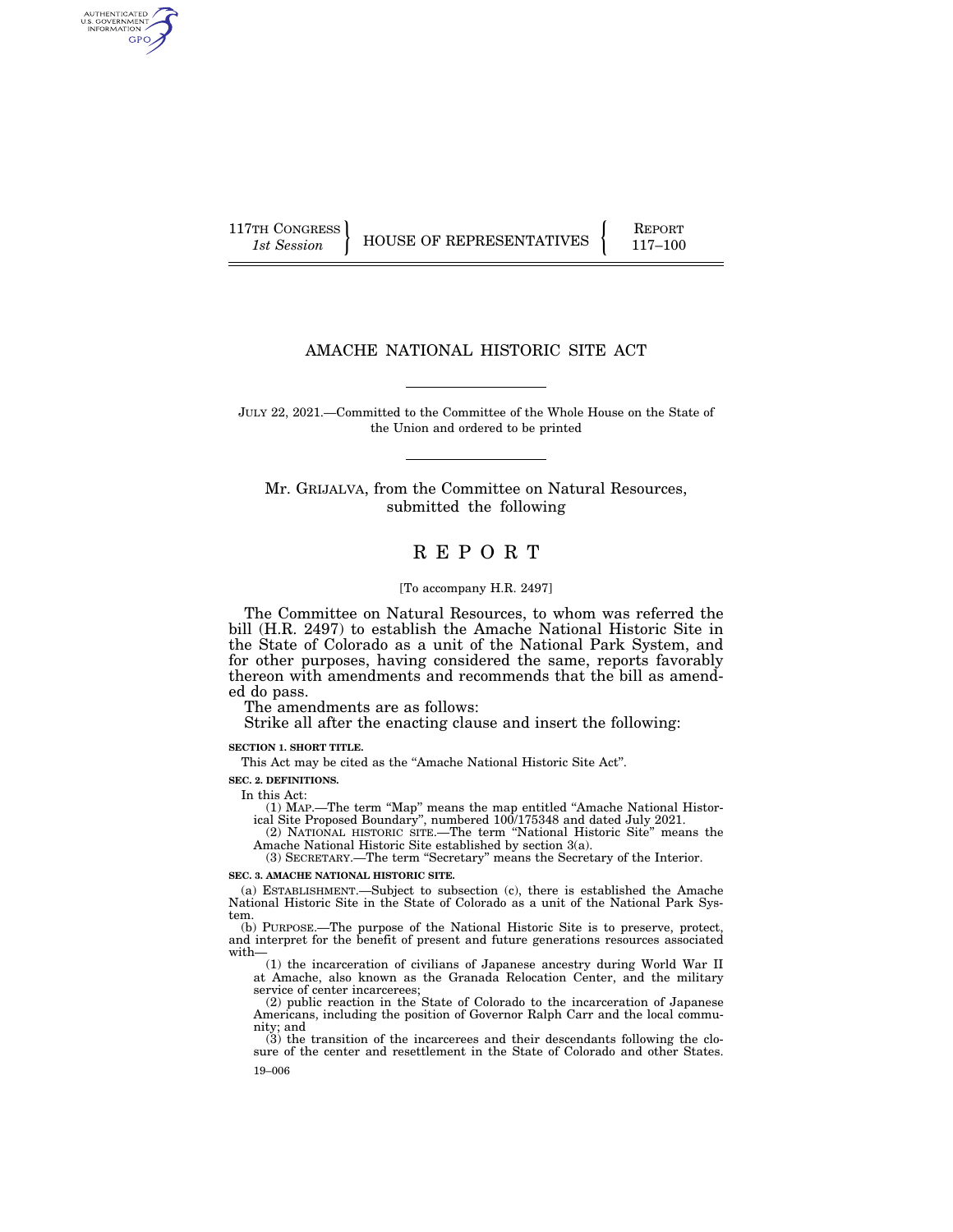(c) DETERMINATION BY THE SECRETARY.—The National Historic Site shall not be established until the date on which the Secretary determines that a sufficient quantity of land or interests in land has been acquired to constitute a manageable park unit.

(d) NOTICE.—Not later than 30 days after the Secretary makes a determination under subsection (c), the Secretary shall publish in the Federal Register notice of the establishment of the National Historic Site.<br>(e) BOUNDARY: MAP.—

(1) BOUNDARY,—The boundary of the National Historic Site shall be as generally depicted on the Map.

(2) AVAILABILITY OF MAP.—The Map shall be on file and available for public

inspection in the appropriate offices of the National Park Service. (f) LAND ACQUISITION AUTHORITY.—The Secretary may acquire any land or interests in land located within the boundary of the Camp Amache National Historic Landmark, as generally depicted on the Map, by-

(1) donation;

(2) purchase from a willing seller with donated or appropriated Funds; or (3) exchange.

(g) ADDITION TO BOUNDARY.—Any lands or interests in land acquired under paragraph (1) shall be included within the boundary of the National Historic Site. (h) ADMINISTRATION.—

(1) IN GENERAL.—The Secretary shall administer the National Historic Site in accordance with—

(A) this Act; and

(B) the laws generally applicable to units of the National Park System. (2) MANAGEMENT PLAN.—

(A) DEADLINE FOR COMPLETION.—Not later than 3 years after the date on which funds are first made available to the Secretary for this purpose, the Secretary shall prepare a general management plan for the National Historic Site in accordance with section 100502 of title 54, United States Code.

(B) SUBMISSION TO CONGRESS.—On completion of the general management plan under subparagraph (A), the Secretary shall submit to the Committee on Energy and Natural Resources of the Senate and the Committee on Natural Resources of the House of Representatives the general management plan prepared under that subparagraph.

(i) ADMINISTRATIVE FACILITIES.—For the purposes of ensuring the preservation, protection, and proper management of the site and associated resources, the Secretary may establish facilities for administration, visitor services, and curation of personal property, outside the boundary of, and in the vicinity of, the National Historic Site.

(j) COOPERATIVE AGREEMENTS.—The Secretary may enter into agreements with— (1) the public or private entities for the purpose of establishing and operating facilities outside of the boundary of the National Historic Site for administra-

tion, visitor services and curation of personal property; and

(2) other public or private entities for the purposes of carrying out this Act.  $(k)$  EFFECT ON WATER RIGHTS.—Except as provided for in subsection (1), nothing in this Act shall affect—

(1) the use, allocation, ownership, or control, in existence on the date of the enactment of any water, water right, or any other valid existing right;

(2) any vested absolute or decreed conditional water right in existence on the date of the enactment;

(3) any interstate water compact in existence on the date of the enactment; or

(4) State jurisdiction over any water law.

(l) OPERATION AND MAINTENANCE OF WATER INFRASTRUCTURE AND APPUR-**TENANCES** 

(1) The town of Granada, Colorado, shall maintain responsibility for the operation and maintenance of all water infrastructure, systems and appurtenances located within the boundary of the National Historic Site in existence on the date of enactment of this Act, including but not limited to wells, pumps, tanks, water lines, valves, and water treatment facilities.

(2) The Secretary shall provide the town of Granada, Colorado, with access to those areas of the National Historic Site determined as necessary for the operation and maintenance of water infrastructure and appurtenances.

(3) The Secretary may permit the city of Granada, Colorado, to construct or install new water infrastructure, systems and appurtenances consistent with applicable laws, limited only to those areas determined in subsection  $(i)(2)$ , and in a manner that ensures the preservation, protection, and proper management of the National Historic Site.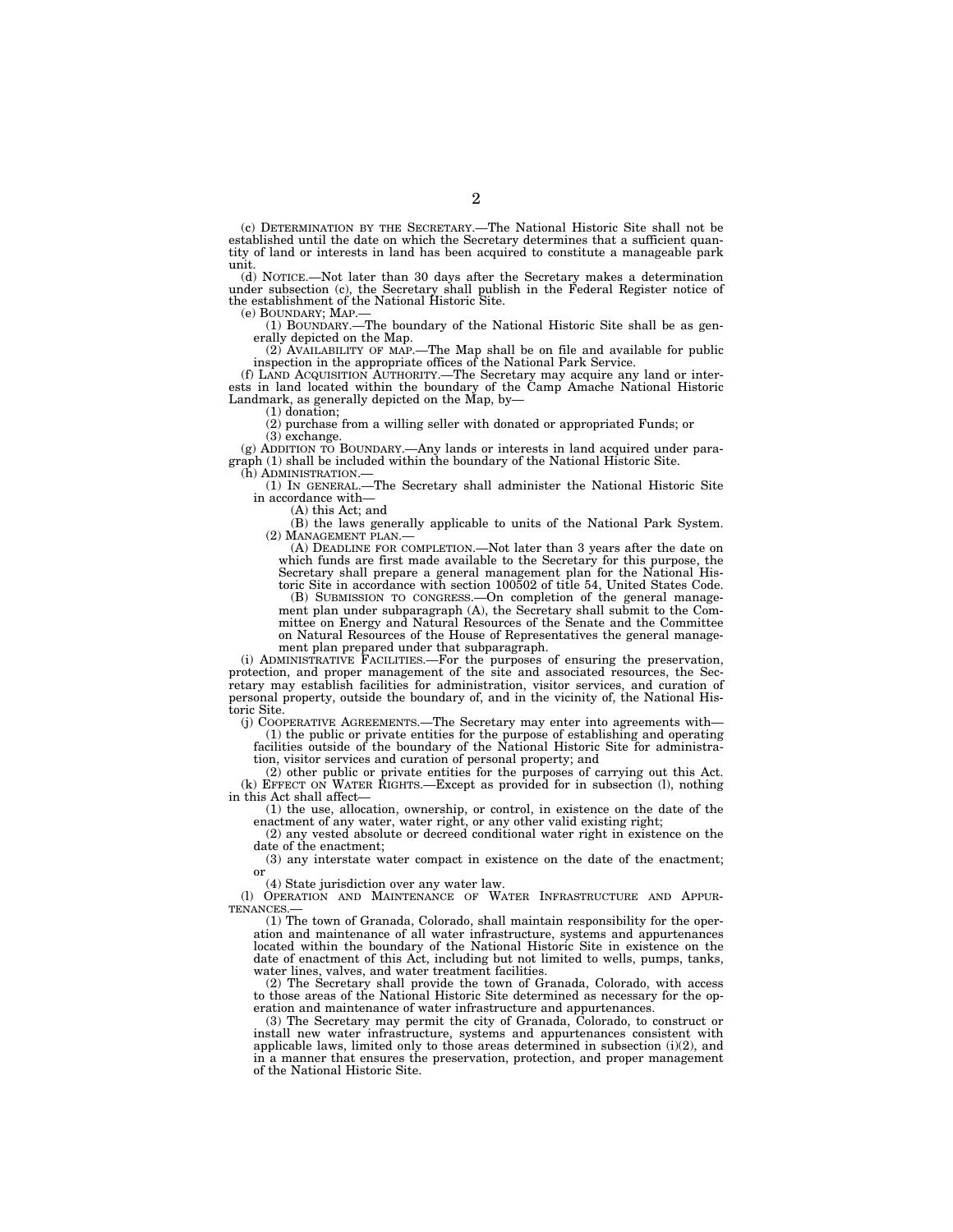(4) At such time that all water infrastructure, systems and appurtenances located within the boundary of the National Historic Site are no longer utilized by the city of Granada, Colorado, associated improvements and associated water rights may be acquired through donation to and made part of the National Historic Site in a condition satisfactory to the Secretary.

Amend the title so as to read:

A bill to establish the Amache National Historic Site in the State of Colorado as a Unit of the National Park System, and for other purposes.

#### PURPOSE OF THE BILL

The purpose of H.R. 2497 is to establish the Amache National Historic Site in the State of Colorado as a Unit of the National Park System.

#### BACKGROUND AND NEED FOR LEGISLATION

Following the United States' entry into World War II after the attack on Pearl Harbor, President Franklin D. Roosevelt issued Executive Order  $9066<sup>1</sup>$  forcibly removing more than  $120,000$  people, primarily of Japanese descent, mostly from the West Coast, to ten remote internment centers across the nation.

The Granada Relocation Center, commonly known as Camp Amache, covered approximately 10,500 acres around the Town of Granada in Southeastern Colorado and was the only center located in the State of Colorado. Although Amache was the smallest of the relocation centers, it became the tenth largest city in Colorado with more than 10,000 people passing through the camp between 1942 and 1945, nearly two-thirds of whom were American citizens. Unlike the other Western governors, who largely adopted the popular anti-Japanese sentiment of the time, Governor Ralph Carr of Colorado opposed interning American citizens and welcomed evacuees in his state, urging acceptance and respectful treatment for Japanese Americans.2

As the majority of Amache internees were seasoned farm workers from California's central valleys, agriculture was the main industry, and Amache became a productive agricultural center that produced significant amounts of crops such as potatoes, corn, and wheat. In addition, more than ten percent of Amache internees served in the military in the highly decorated 442nd Regimental Combat Team, in the Women's Army Corps, and as nurses and instructors.3

H.R. 2497 establishes the Amache National Historic Site to preserve and protect the site, and interpret resources associated with the incarceration of Japanese Americans at Amache. The bill authorizes the Secretary of the Interior to acquire lands for inclusion in the National Historic Site, as well as personal property associated with the incarceration of Japanese Americans at the site.

 $^1$ EXEC. ORDER NO. 9066 (Feb. 19, 1942), available at https://catalog.archives.gov/id/5730250.<br>  $^2$ See, e.g., Ralph Carr Memorial Highway, Hist. MARKER DATABASE (last revised July 17, 2020), https://www.hmdb.org/m.asp?m

PRESERVATION (2001), available at http://npshistory.com/publications/manz/internment/ index.htm (last updated Jan. 19, 2001).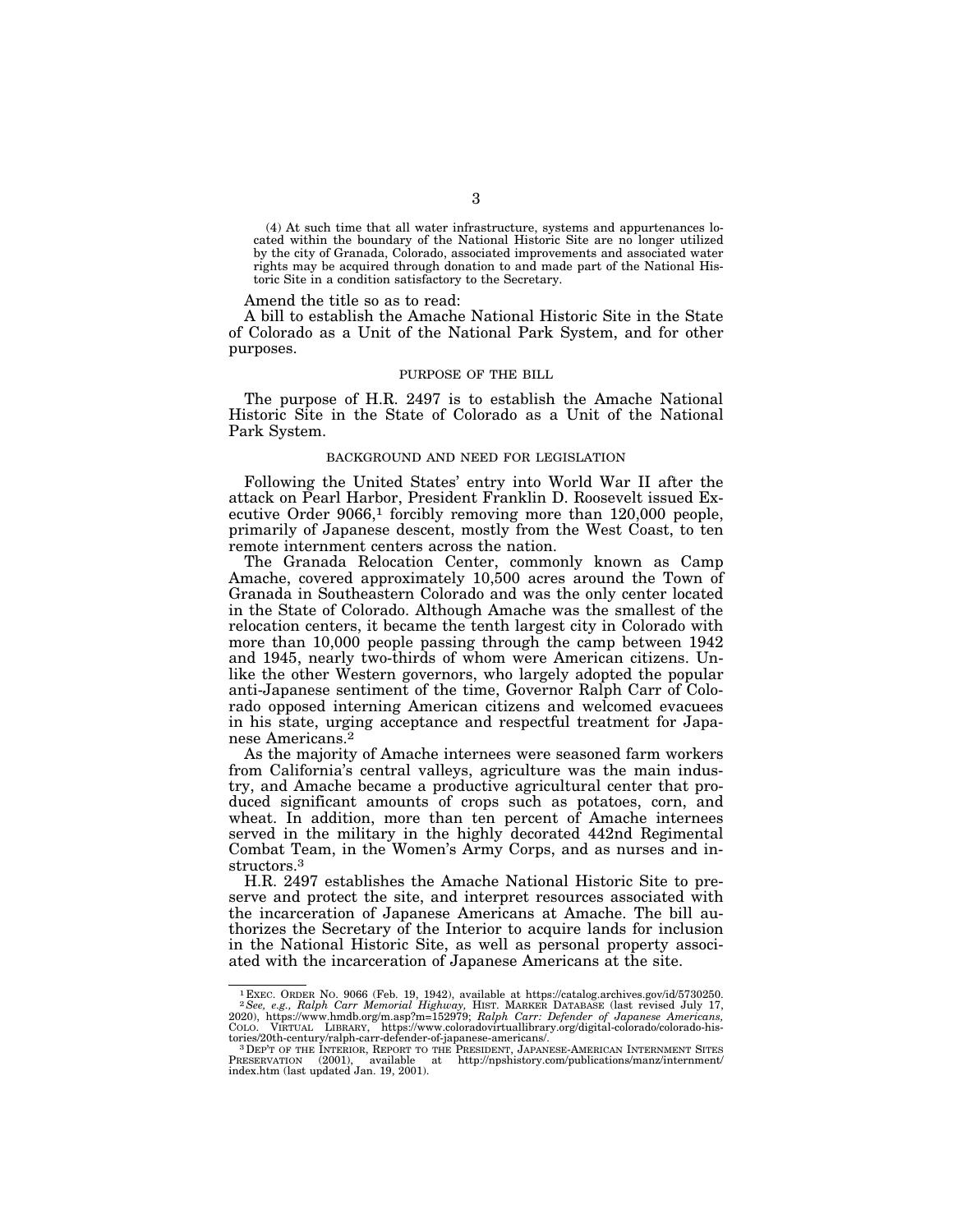## COMMITTEE ACTION

H.R. 2497 was introduced on April 14, 2021, by Representative Joe Neguse (D–CO). The bill was referred solely to the Committee on Natural Resources, and within the Committee to the Subcommittee on National Parks, Forests, and Public Lands. On April 21, 2021, the Subcommittee held a hearing on the bill. On July 14, 2021, the Natural Resources Committee met to consider the bill. The Subcommittee was discharged by unanimous consent. Rep. Neguse offered an amendment designated Neguse #49. The amendment was agreed to by unanimous consent. The bill, as amended, was adopted and ordered favorably reported to the House of Representatives by unanimous consent.

#### HEARINGS

For the purposes of clause  $3(c)(6)$  of House rule XIII, the following hearing was used to develop or consider this measure: hearing by the Subcommittee on National Parks, Forests, and Public Lands held on April 21, 2021.

#### COMMITTEE OVERSIGHT FINDINGS AND RECOMMENDATIONS

Regarding clause  $2(b)(1)$  of rule X and clause  $3(c)(1)$  of rule XIII of the Rules of the House of Representatives, the Committee on Natural Resources' oversight findings and recommendations are reflected in the body of this report.

#### COMPLIANCE WITH HOUSE RULE XIII AND CONGRESSIONAL BUDGET **ACT**

1. *Cost of Legislation and the Congressional Budget Act.* With respect to the requirements of clause  $3(c)(2)$  of rule XIII of the Rules of the House of Representatives and section 308(a) of the Congressional Budget Act of 1974 and with respect to requirements of clause  $(3)(c)(3)$  of rule XIII of the Rules of the House of Representatives and section 402 of the Congressional Budget Act of 1974, the Committee has requested but not received a cost estimate for this bill from the Director of Congressional Budget Office. The Committee adopts as its own cost estimate the forthcoming cost estimate of the Director of the Congressional Budget Office, should such cost estimate be made available before House passage of the bill.

The Committee has requested but not received from the Director of the Congressional Budget Office a statement as to whether this bill contains any new budget authority, spending authority, credit authority, or an increase or decrease in revenues or tax expenditures.

Congressional Budget Office staff have informed the Committee on a preliminary, informal, nonbinding basis that the bill will likely have no direct spending or revenue effects.

2. *General Performance Goals and Objectives.* As required by clause  $3(c)(4)$  of rule XIII, the general performance goals and objectives of this bill are to establish the Amache National Historic Site in the State of Colorado as a Unit of the National Park System.